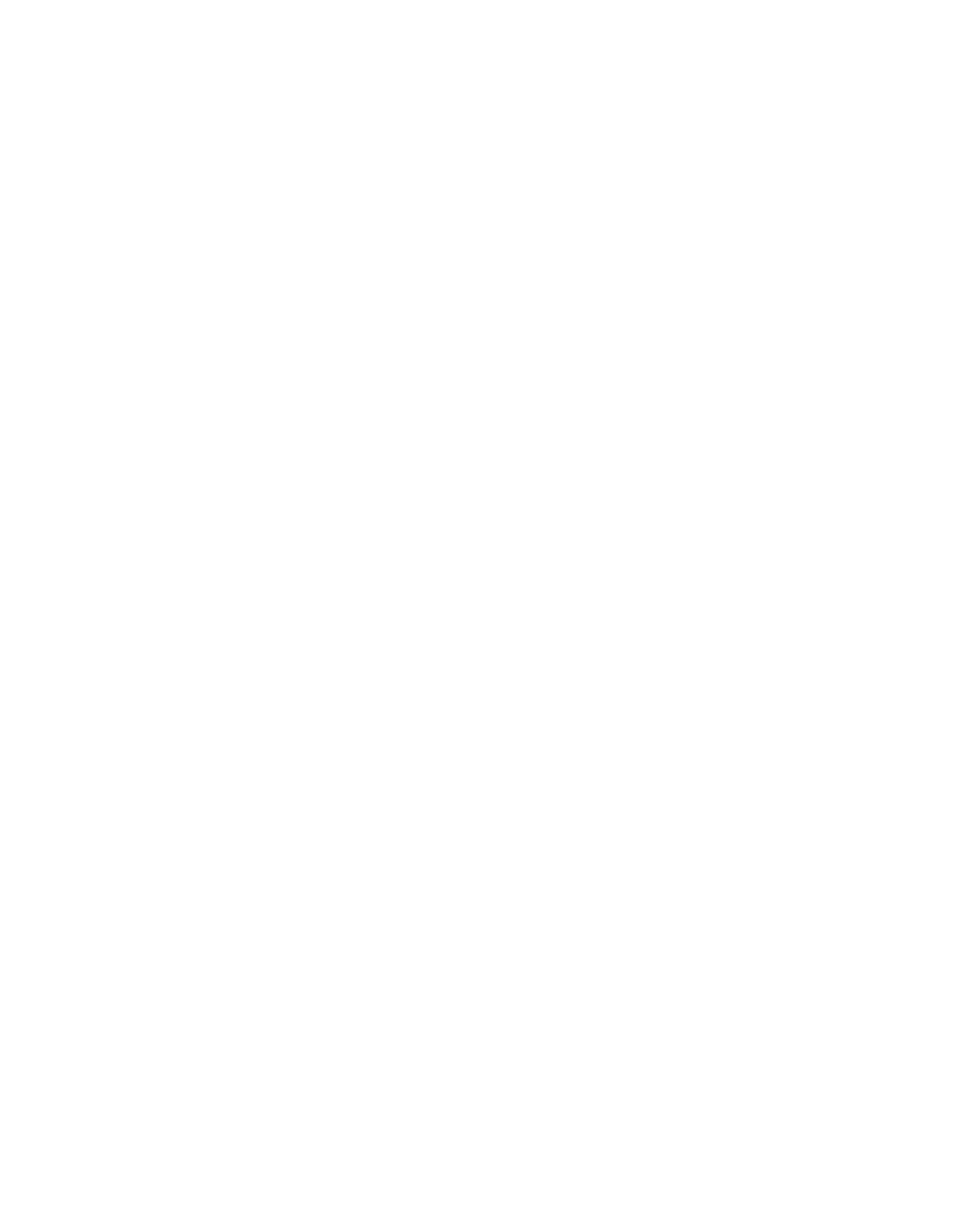## **Arrival and Dismissal Reminders**

This school year we continue to have an increased number of car riders. Please keep the following items in mind if you are providing transportation for your learner(s): Students arriving to school between 9:00am and **9:15 am** should enter at the cafeteria doors. Students should remain in the vehicle until the vehicle is between blue cones. All students should exit the vehicle on the passenger side of the vehicle. Adults should remain in the vehicle and proceed through the drive loop after your student(s) is safely on the sidewalk.

Anyone needing to enter the office at this time must park in a parking space and cross the drive loop at the crosswalk.

If your child arrives **after 9:15 am**, a parent/guardian/designated adult MUST walk them in to the office and sign them in with a reason for the lateness. **A student may not walk in by themselves after 9:15 am.**



- November  $1<sup>st</sup>$  School Board Meeting, 7:30 pm
- November  $2^{nd}$  PTO Meeting, 4pm Zoom (link to be shared through Seesaw)
- November  $4^{th}$  End of First Marking Period (Grades 1-5)
- November  $5<sup>th</sup>$  Gertrude Hawk Candy Order Due
- November  $15<sup>th</sup>$  School Board Meeting, 7:30 pm
- $\bullet$  Week of November  $8^{th}$  Family/Teacher Conferences
- November  $11^{th}$  Report Card Distribution (Grades 1-5)
- **November 12th – Schools Closed**
- November  $15<sup>th</sup>$  Picture Re-take Day
- November  $15<sup>th</sup>$  School Board Meeting, 7:30 pm
- Nov.  $22^{nd}$  Dec.  $1^{st}$  Kids Heart Challenge Event (Grades  $1$ -5 During P.E. Class)
- **November 25th – November 29th – Schools Closed - Thanksgiving Holiday**

#### • December  $1<sup>st</sup>$  – End of Trimester (Kindergarten only)

- $\bullet$  December 6<sup>th</sup> School Board Meeting, 7:30 pm
- December  $7<sup>th</sup>$  PTO Meeting, 6pm Zoom (link to be shared through Seesaw)
- $\bullet$  December 8<sup>th</sup> Report Card Distribution (Kindergarten only)
- $\bullet$  December 20<sup>th</sup> School Board Meeting, 7:30 pm
- **December 24th through January 2nd – Christmas Holiday Break**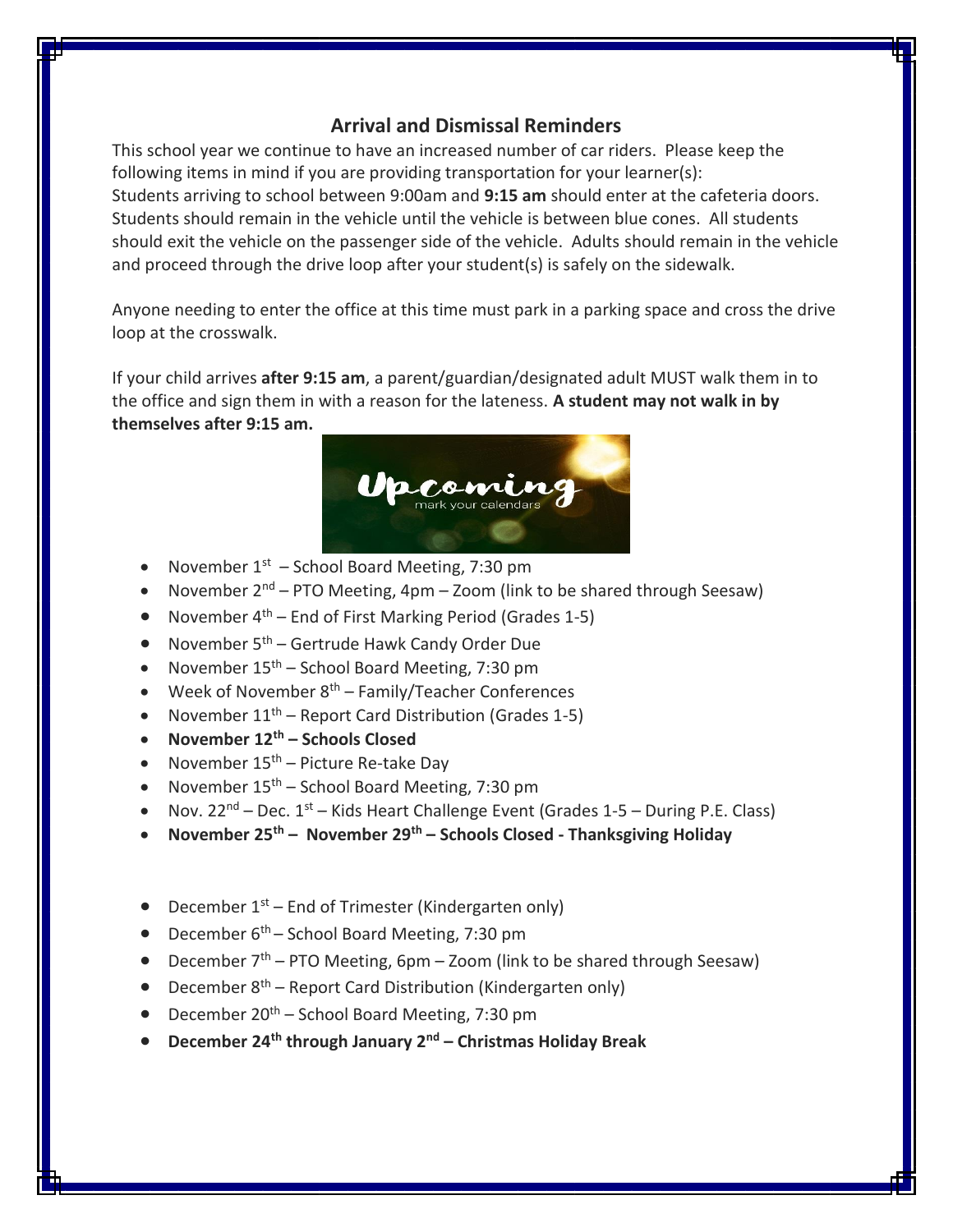# $\mathbb{Z}$  Notes from the Nurse

- Children must be fever free for 24 hours without the use of fever reducing medication before they can return to school. Anything over 99.9 is considered a fever. Also, the nurse must have a doctor's order for any medication given while your child is at school. This includes over the counter medicine.
- **If your child had the stomach bug, please allow time for them to fully recover before** sending them back to school.
- A variety of gently used clothing items are available for students to borrow when needed. Kindly wash and return any borrowed clothes to the Nurses Office.

#### **Daily Symptom Screener**

As a reminder, all families should be conducting a daily symptom check prior to sending students to school. The symptom checklist is included below.

#### **Complete Daily Prior to School/Work**

#### **Check your Temperature:**

Have you/learner taken any medicine to reduce a fever in last 24 hours? Are you/learner experiencing any of following?

| <b>Group A</b>             | <b>Group B</b>                                 |
|----------------------------|------------------------------------------------|
| 1 or more symptoms         | 2 or more symptoms                             |
| Cough $*$                  | Chills                                         |
| Shortness of breath        | Rigors (shivering, often with chills/sweating) |
| Difficulty breathing       | Muscle pain                                    |
| New lack of smell or taste | Headache                                       |
| Fever (100.4 or Higher)    | Sore throat                                    |
|                            | Nausea or vomiting                             |
|                            | Diarrhea                                       |
|                            | Fatigue                                        |
|                            | Congestion or runny nose                       |

**\*Some children, such as those with asthma, may cough normally. A child should stay home if they have a new or different cough**

**Stay home if you or the learner:**

- **Have one or more symptoms in Group A**
- **Have two or more symptoms in Group B**
- **Have taken a fever-reducing medication in the last 24 hours**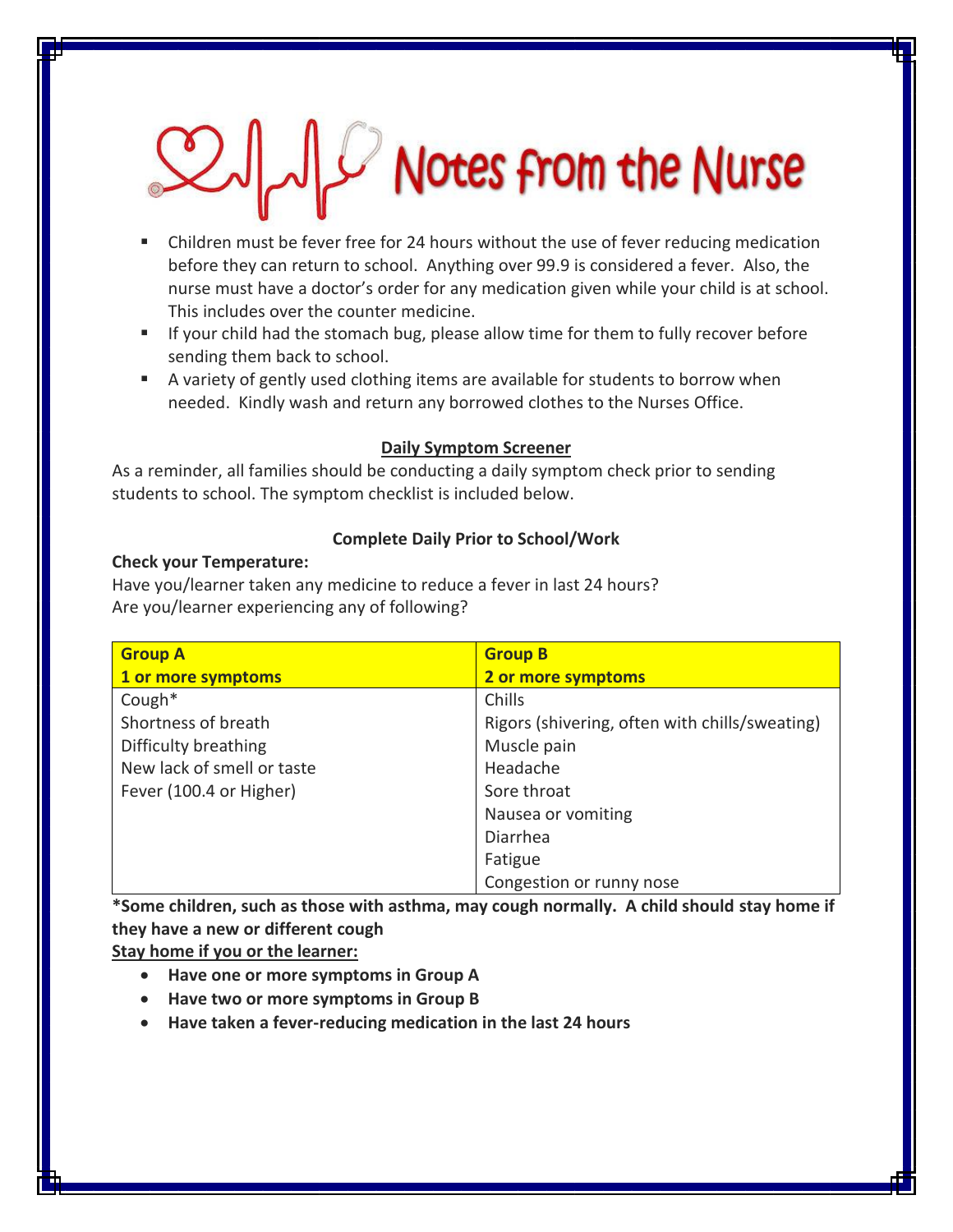## **Arrival and Dismissal Reminders**

- This school year we continue to have an increased number of car riders. Please keep the following items in mind if you are providing transportation for your learner(s):
- Students arriving to school between **9:00 am and 9:15 am** should enter at the cafeteria doors. Students should remain in the vehicle until the vehicle is between blue cones. All students should exit the vehicle on the passenger side of the vehicle. Adults should remain in the vehicle and proceed through the drive loop after your student(s) is safely on the sidewalk.
- Anyone needing to enter the office at this time must park in a parking space and cross the drive loop at the crosswalk.
- If your child arrives **after 9:15 am**, a parent/guardian/designated adult MUST walk them in to the office and sign them in with a reason for the lateness. **A student may not walk in by themselves after 9:15 am.**

# **Modified Kindergarten Schedule - Reminder**

Please review this important reminder regarding weather related delays as we approach the season of wintery weather. Solanco School District will be following the Modified Kindergarten Schedule only when there is a 2 hour delay. Morning kindergarten (AM) students will arrive at school with other students (11:15 am) and will be dismissed one hour later (1:00 pm). Parents are encouraged to send in a snack or light lunch for morning kindergarten students. The afternoon (PM) students will be picked up one hour later than normal and come home on their regularly scheduled afternoon bus**.** *Morning kindergarten will not be cancelled when we have a 2 hour delay.*

Also, all lunches will be adjusted on 2 hour delay days as well. Please call the office with any questions.



#### **Swappe Shoppe at Quarryville Elementary**

The Swappe Shoppe is a free clothing resource for all Solanco students. We have gently worn clothing and shoes for boys and girls size 4T to 14/16. Please call Avery Hill, School Social Worker (717-786-0510) or the school office (717-786-2546) to schedule an appointment.